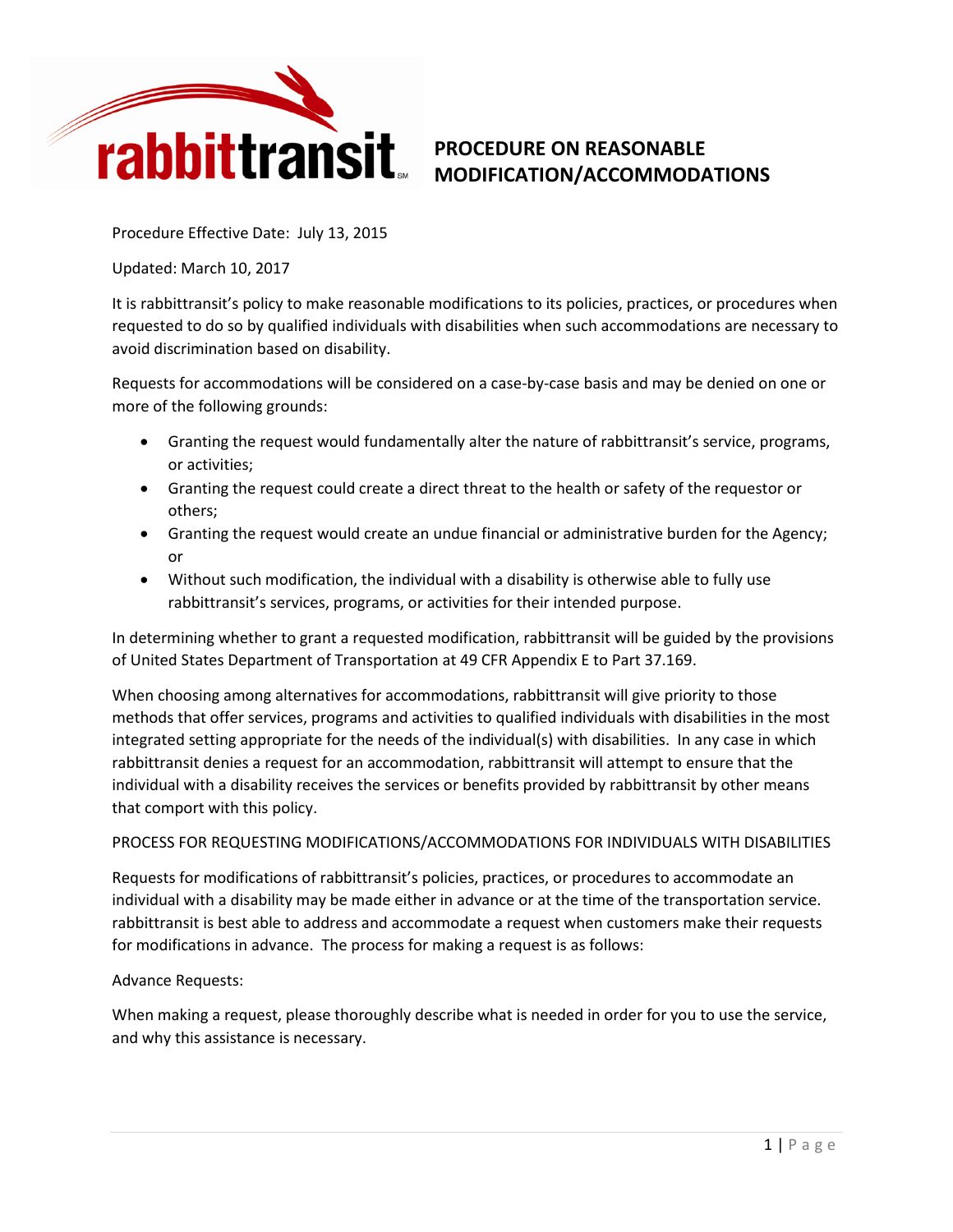Whenever feasible, a request for modification to rabbittransit's service should be made in advance before rabbittransit is expected to provide the service. rabbittransit will review your request, and will make every effort to communicate in advance whether or not the requested modification can be made.

If the modification is not made, rabbittransit will provide the reason for the denial of the request. Requests may be denied on one or more of the following grounds:

- Granting the request would fundamentally alter the nature of rabbittransit's service, programs, or activities;
- Granting the request could create a direct threat to the health or safety of the requestor or others;
- Granting the request would create an undue financial or administrative burden for the Agency; or
- Without such modification, the individual with a disability is otherwise able to fully use rabbittransit's services, programs, or activities for their intended purpose.

Requests may be made through the following means:

Call the rabbittransit call center at (717)-846-7433 and ask for mobility planning.

You may also submit a written request via email at [info@rabbittransit.org,](mailto:info@rabbittransit.org) please state reasonable modification in the subject line.

Same Day Requests:

- When a request for modification cannot practicably be made and determined in advance, you may make a request on the same day, at the time of, or during service.
- You should make your request to the operator of your bus.
- Please describe in detail what accommodation you require and why it is necessary in order to use the service.
- Operators may grant a request if such request is reasonable and meets the requirements of the Agency's policy.
- If an Operator is unsure if the request can be granted or declined, she/he is required to consult with rabbittransit dispatch to receive direction.

Requests may be denied on the following grounds:

- Granting the request would fundamentally alter the nature of rabbittransit's service, programs, or activities;
- Granting the request could create a direct threat to the health or safety of the requestor or others;
- Granting the request would create an undue financial or administrative burden for the Agency; or
- Without such modification, the individual with a disability is otherwise able to fully use rabbittransit's services, programs, or activities for their intended purpose
- Operator availability may be very limited when providing service and if the request would require extended consideration, we may not be able to grant your request immediately, and you may be encouraged to submit a written request for further consideration in future trips.